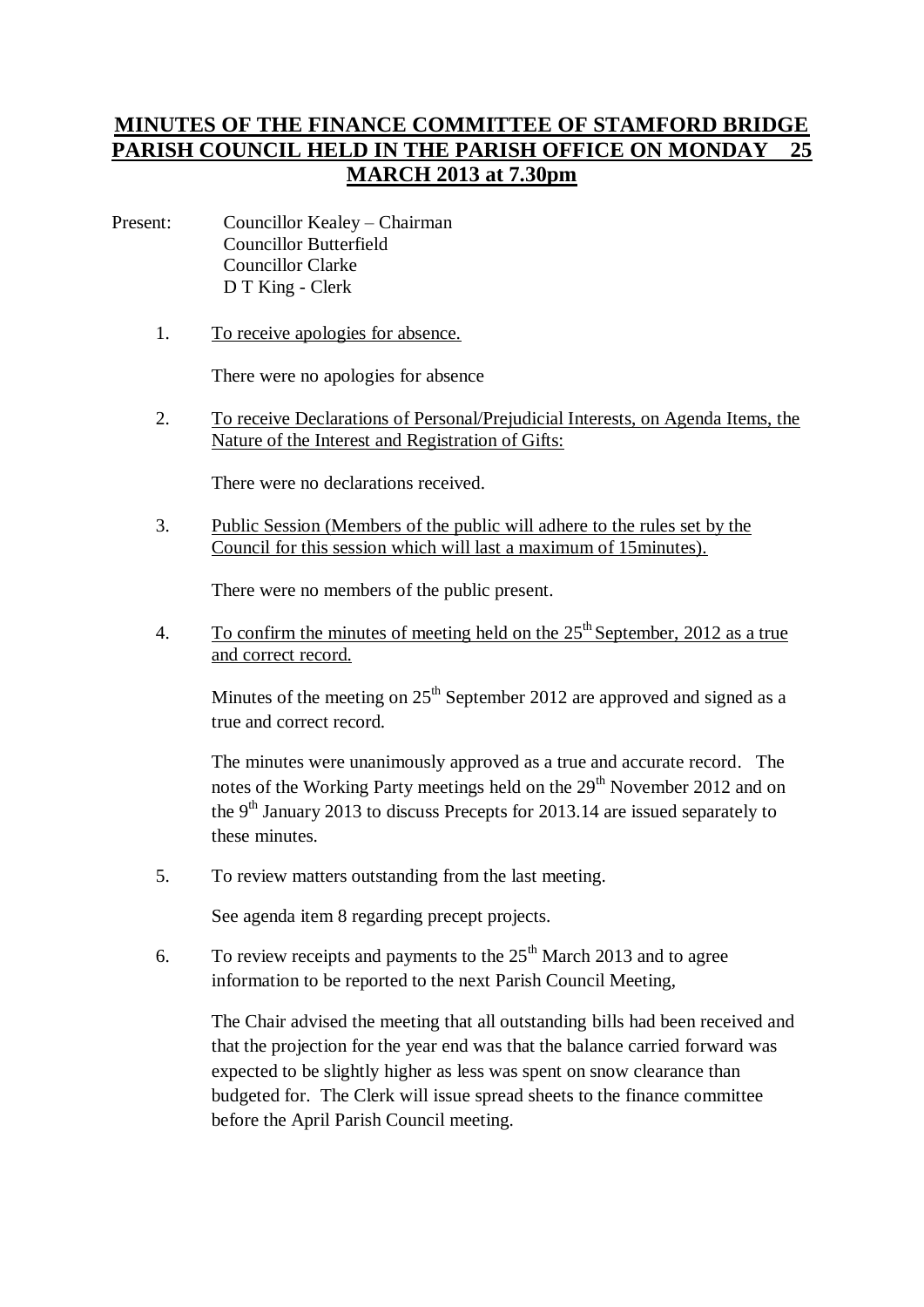The following will be placed before the next Parish Council meeting in April for approval; this action was unanimously agreed by the meeting.

- 6.1 To spend £300 pa for ongoing costs and a one off development cost of £150 in respect of the new Web Site.
- 6.2 To spend £2,100 on play equipment funded from the Skate Pad bank account.
- 6.3 To spend up to the budgeted figure of £260 on a salt bin to be located near the Fish Shop on Main Street.
- 6.4 The request from the Village Hall committee for financial support in providing a new roof to be considered on the completion of a grant application form and submission of financial accounts. The Chair advised the meeting that there was some scope available to help the Village Hall committee by using money available in the miscellaneous budget.
- 6.5 To approve the installation of amenity signs as per the Chairs email to Parish Councillors dated 25.3.13. at no cost to the Parish Council.
- 7. To review the draft financial regulations and agree action required.

It was unanimously agreed that the Clerk would forward the draft regulations to ERNLLCA for their comments.

8. Agree action to obtain accurate costs for precept projects along with a timetable.

The meeting agreed the following:

- 8.1 The Clerk will make arrangements for Councillor Clarke to meet ERYC to agree the rubbish bin installation at the end of Low Catton Road. The budget previously agreed for the bin being £500. The chair suggested that when the bin is installed temporary signs be sited along Low Catton Road encouraging dog owners to use the bin for dog toilet waste.
- 8.2 Repairs to the viaduct path, at a cost of £150 agreed at an earlier Parish Council meeting, to go ahead asap.
- 8.3 Councillor Dykes to be asked to provide the April Parish Council meeting with costs for the provision of a safe store for PC equipment and that the spend be put to the Parish Council meeting for approval so that the work can go ahead as soon as possible.
- 8.4 The Clerk to arrange a meeting with ERYC and the Chair to look at options for providing a street light on the Sustrans track near the path to Heather Bank. The chair to explore the possibility of the light been solar powered.
- 8.5 Councillor Dykes to be requested to provide an update on the tree floodlighting project at the April Parish Council meeting.